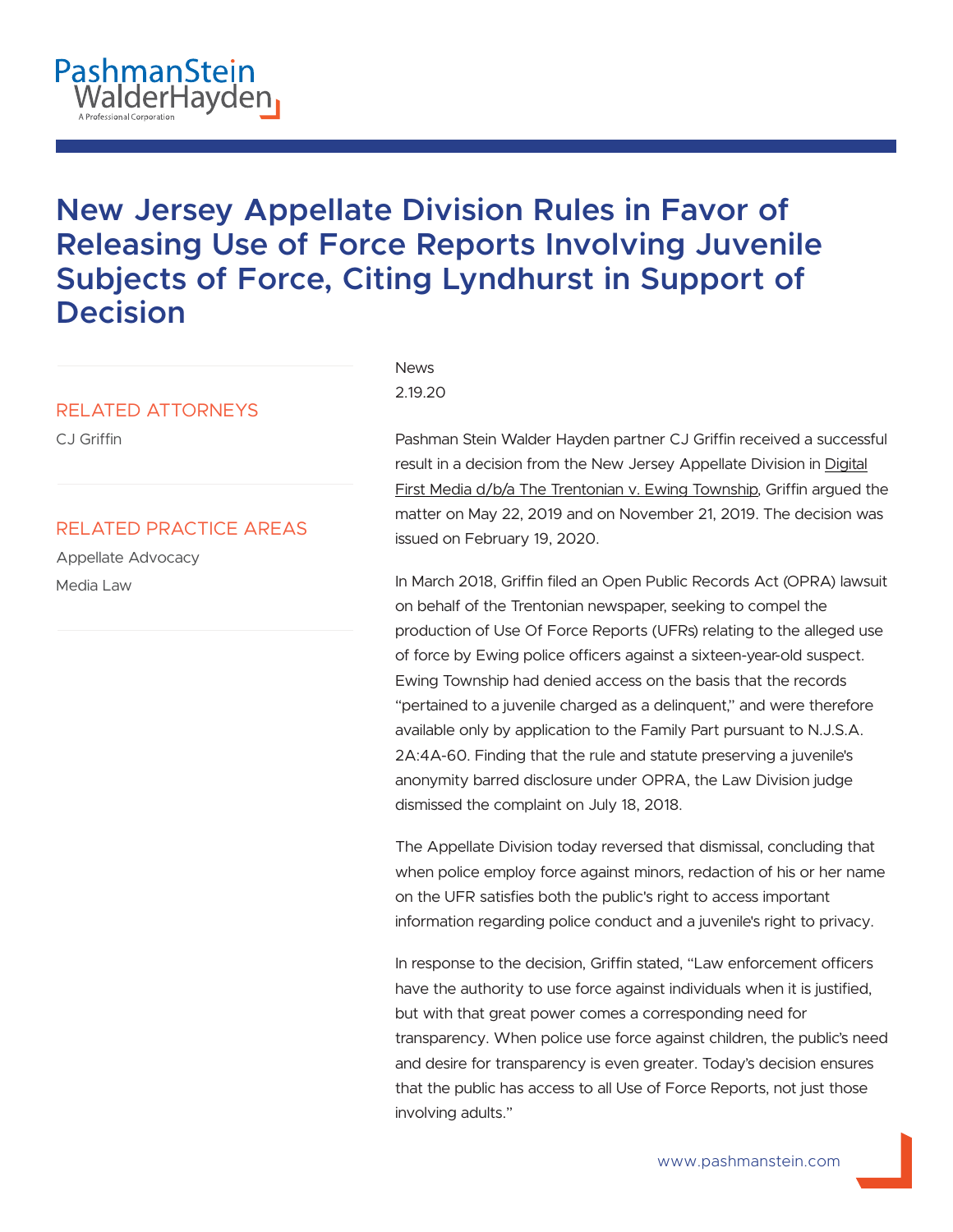Several amici curiae supported the Trentonian's argument that redacted UFRs do not pertain to juveniles, but rather to police officers and their conduct, including the American Civil Liberties Union of New Jersey, the Reporters Committee for Freedom of the Press and 22 other Media Organizations, and the Attorney General of New Jersey. Amici agreed that public access to UFRs relating to the use of force against juveniles will better serve the public by providing a measure of clarity and oversight in this important arena.

In its ruling today accepting the Trentonian's arguments, the court cited the Supreme Court's unanimous decision in North Jersey Media Group v. Twp. of Lyndhurst, 229 N.J. 541 (2017), a landmark case that granted access via OPRA and common law to police records relating to a high-speed police chase and the fatal use of force on a black, male suspect, documents that the State had for more than two years refused to release.

Lyndhurst, which also was litigated by Griffin and Pashman Stein partner Sam Samaro, set a precedent about public access to Use of Force Reports, dash cam footage, and the identity of officers who use force. The case received national attention, as reporters applauded the affirmation of government transparency as a fundamental principle that trumps a police agency's interest in keeping videos and reports secret.

As to the Lyndhurst decision, Griffin has said, "In New Jersey, police officers are required to complete Use of Force Reports any time they use any amount of force against a suspect, whether it is twisting someone's arm, using leg or wrist strikes, or using deadly force, which is any time a weapon is fired. The State sought to shield Use of Force Reports from the public permanently and keep the public from learning the identities of officers who use deadly force against citizens. Thankfully the Supreme Court made that information public."

Griffin added today, "We continue to litigate for information on police conduct, for access to body camera footage and other information about police-involved shootings and uses of force."

Michael S. Stein, chair and managing partner of Pashman Stein, said, "Today's decision is a testament to the significance of the Lyndhurst case and to the need for meaningful access to law enforcement records. At Pashman Stein, we are committed to taking on these high impact public interest cases, and to use advocacy to advance civil rights and government transparency."

John Berry, Editor of the Trentonian, said, "This seems like a battle we shouldn't have had to fight, but I'm glad the courts eventually agreed that the public should have access to public records. Hopefully this decision will help all publications get access to records that will help us increase accountability and transparency. That's always our main concern when reporting on police or elected officials, the juvenile's arrest was of secondary importance to making sure the public knows what government agencies are up to. Luckily we have great lawyers like CJ Griffin and the team at Pashman Stein and Bruce Rosen and the Reporters Committee for Freedom of the Press out there defending the access to information that makes it possible for us to do our jobs and inform the public."